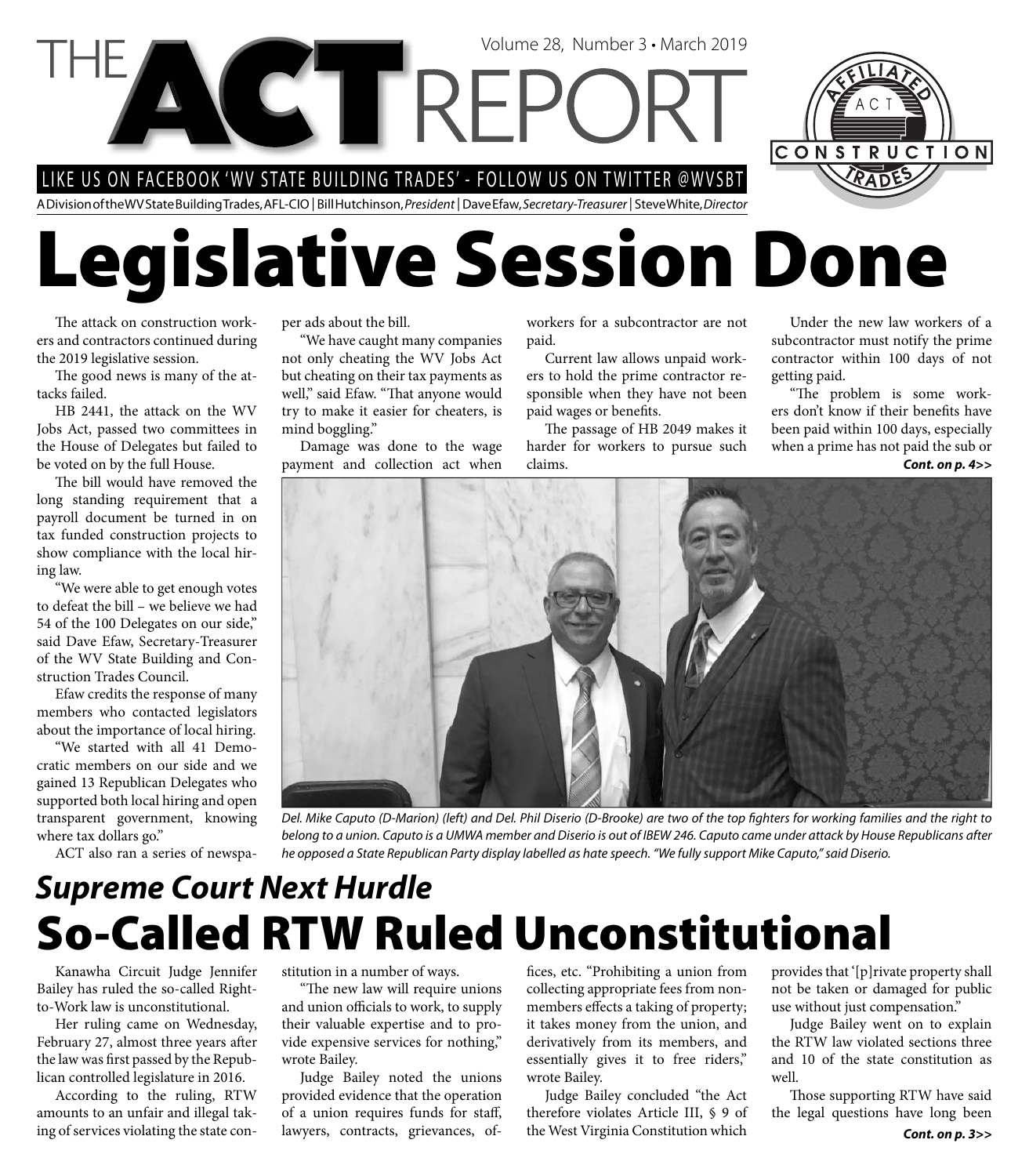### **SMW Local 33 Unfair Labor Practice Strike** *Appalachian Heating and Cooling*

Members of Sheet Metal Workers Local 33 working for Appalachian Heating and Cooling went on an Unfair Labor Practice strike in Charleston.

The action took place on Thursday, March 28 at a job site called the Crossings at Charleston.

Picketers were joined by a number of legislators who came to show support.

"Our members were interrogated, spied on, and questioned about their union affiliation and that is a violation of their rights under the law,"

said Steve Hancock, an organizer for Local 33.

According to Hancock a number of quality and safety issues have also been documented at the project.

"We are working with local authorities to make sure any quality or safety problems are verified and known to state and local regulators," said Hancock.

An Unfair Labor Practice Strike is a way workers can protect their rights under the National Labor Relations Act.

The Crossings at Southridge was

### **Boilermaker's 667 Apprentice Class**



Apprentices from Local 667 take a scaffold class in mid-February. According to Boilermakers Local 667 Business Manager Brian Hussell these are first year Apprentices.

reported as a \$26.5 million construction project to include 94 independent living suites, 64 assisted living and 38 secured memory care apartments, according to newsspaper reports. ■



Members of Sheet Metal Workers Local 33 picket over unfair labor practices in Charleston. Members of the legislature came to show support.

# **Apprentices Win at Legislature**

One of the few areas where a small advance was made for the construction industry had to do with apprenticeship.

A bill to provide free tuition at community colleges, SB 1, was amended by Delegate Phil Diserio (D-Brooke) to include language about apprenticeship.

Diserio's amendment had two purposes. First he wanted to make sure apprenticeship was recognized as a valid and successful training method.

"If we are talking about the need for additional education after high school and recognize not everyone is going to a University we need to include apprenticeship," said Diserio.

The second part of his amendment will require a report each year that identifies any community college which has a cooperative agreement with an apprenticeship program and gives some numbers about apprentices such as the number completing the program and the average wages they make.

"In Ohio the Trades we have an excellent relationship with many community colleges," said Diserio. "For example with my Local, IBEW 246 in Steubenville, all apprentices end up with an associate's degree through Eastern Gateway Community College."

"However in West Virginia the numbers don't really compare and I am hoping this report will lead to better outcomes for apprentices."

A similar amendment was proposed earlier in the session by Senator Bob Plymale (D-Wayne) but rejected by Senate Leadership.

However Diserio was able to get 54 votes in the House to incorporate the measure in the bill.

In the end the Senate agreed to the Diserio amendment in order to get the bill passed.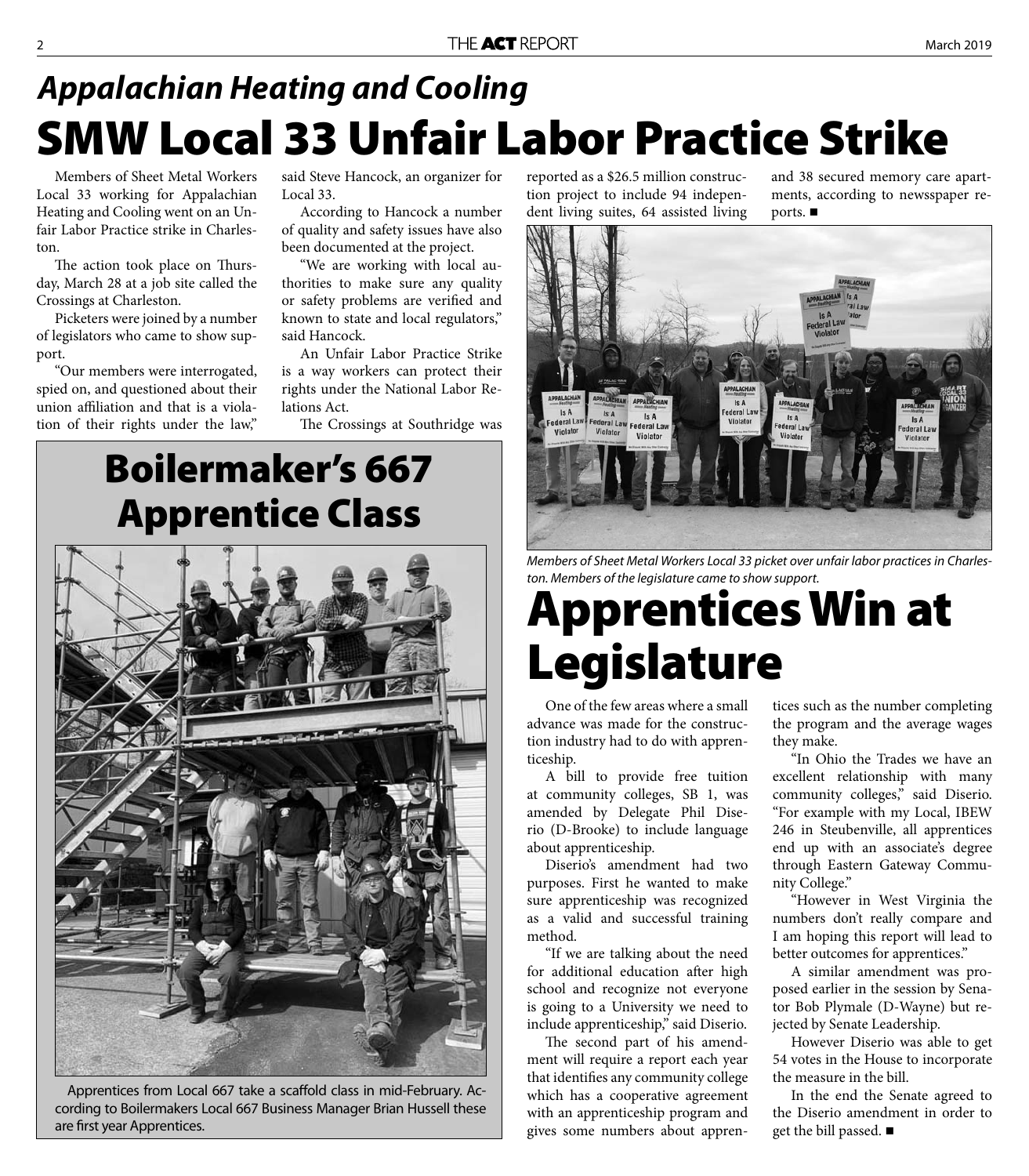## **Free Drug Test Offered to State Legislators** *33 Take and Pass*

33 of 134 State Senators and House of Delegates members in the WV Legislature took – and passed – a free drug test offered by the WV State Building Trades Council.

The Free Drug Test Day was held on Wednesday, February 13 at the state Capitol and was administered by Nursing Corps, a company that provides drug testing services for union programs.

"We wanted legislators who make laws about drug testing to understand firsthand what our members do every day when it comes to taking a drug test," said Chuck Parker, Business Manager for Operating Engineers Local 132.

The event was also a great way to educate legislators and the public about the skilled drug free workforce in the union sector of the construction industry.

"If an employer says they can't find a skilled drug free construction worker they are obviously looking in the wrong place," said Parker.

According to Parker, some employers who import workers will often claim they do so because they can't find local workers who pass a drug test.

Union contractors and workers have partnered on drug and alcohol testing programs for more than 25 years.

Testing protocols have been developed for pre-employment, annual, random, cause, and post-incident.

The key to an effective program is the random test which can vary depending on the project owner but usually is around 10 percent of the workforce.

The most common test method is a urine test but industry experts predict the saliva test, once it is approved by federal regulators, may become

the most common method over the next few years. ■



Legislators line up to participate in Free Drug Test Day sponsored by the WV State Building Trades on February 13 at the state Capitol.

## *So-Called RTW Rule Unconstitutional*

### *Continued from Page 1*

answered.

However Judge Bailey disagreed.

"The Plaintiff's' liberty and association claims appear to be novel claims largely untouched by judicial consideration."

Judge Bailey wrote "our Supreme Court has stated that 'the West Virginia Constitution offers limitations on the power of the state' to curtail the rights of association and speech more stringent than those imposed on the states by the Constitution of the United States."

"Judge Bailey was right-on with her ruling," said Josh Sword, President of the WV AFL-CIO. "Forcing union members to pay for the representation of all workers without being compensated violates our West Virginia Constitutional rights."

Federal law requires a union to represent all workers regardless of membership.

A fee for those services, often called an agency fee, is routinely required.

The agency fee falls short of a complete membership fee.

Judge Bailey did make it clear that under RTW unions could not require a worker to become a union member.

Judge Bailey took into consideration points made in support of RTW by Attorney General Patrick Morrisey.

One claim was unions chose to represent workers and they simply could chose not to.

Judge Bailey countered the Attorney General's point stating, "The Court is not persuaded by this argument.

A union does have 'choices.'

It can decide to cease its existence…"

The AG also argued because unions get great benefit from exclusive representation rights under the National Labor Relations Act (NLRA) that should outweigh the burden of paying for 'freeloaders.'

However no evidence was submitted in support of this argument.

Instead a report from WVU used to pass RTW was evidence showing the damaging effect it will have.

The WVU report projected RTW would lead to significant lower union participation and membership.

Bailey said her ruling would be effective after 30 days, which means March 28.

in place.

"We are still a RTW state until we hit that 30 day period or if the WV Supreme Court extends that 30 day period," said Vince Trivelli, the lead Labor attorney on the case.

"On behalf of the unions of this State and their members, we will urge the Supreme Court to uphold Judge Bailey's decision." ■

Until then the RTW law remains

### **RTW Timeline**

- RTW first passed in March of 2016, to become effective July 1 of 2016.
- In June of 2016 unions filed suit in Kanawha Circuit Court.
- Preliminary injunction issued August 10, 2016.
- Second RTW bill passed March, 2017.
- Supreme Court imposes RTW by removing the injunction in September 15, 2017 in a 3-2 ruling.
- February 27, 2019 Judge Jennifer Bailey rules RTW violates state constitution.